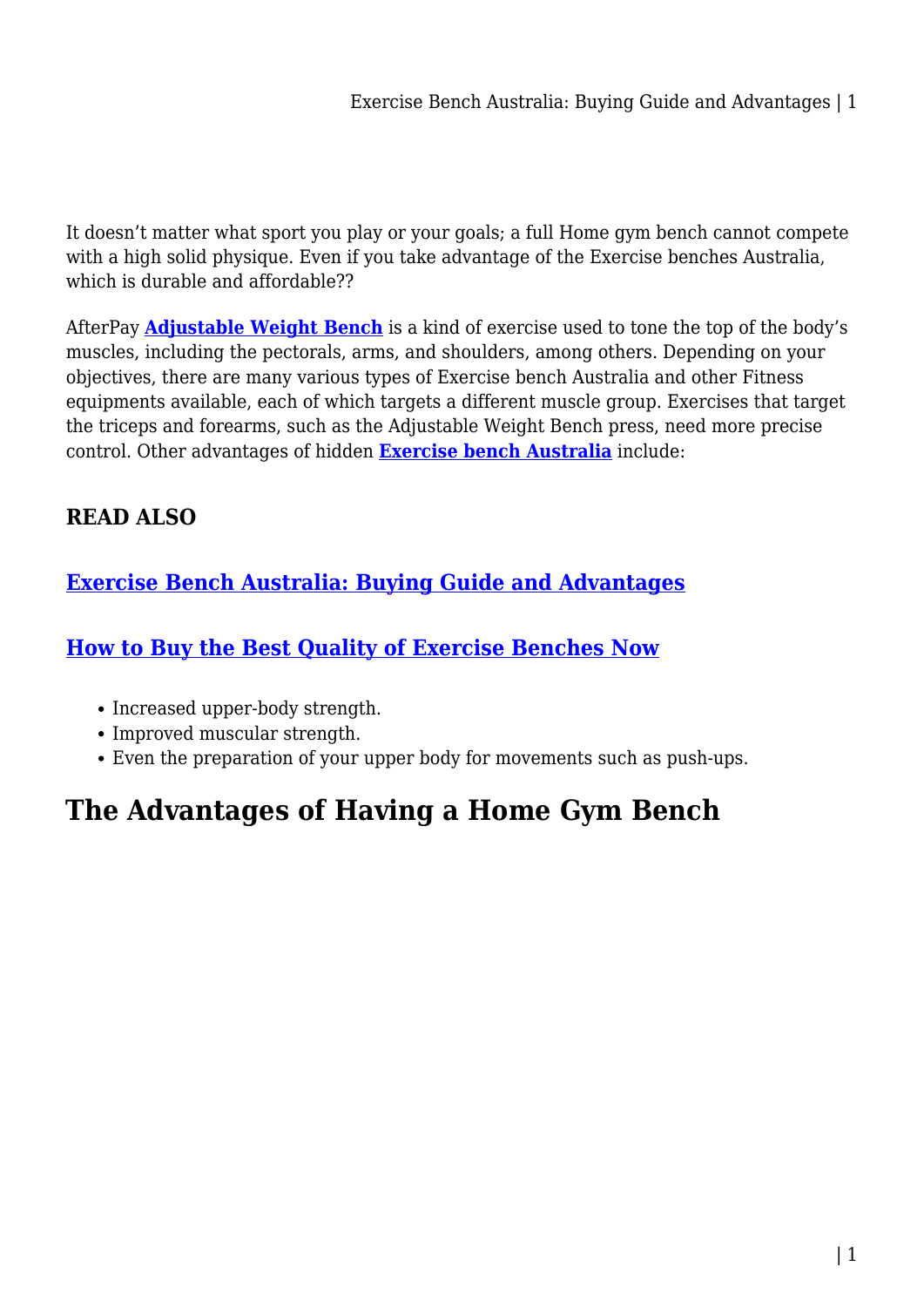

The muscles that make up the

Exercise bench Australia presses are the pectoral major of the chest, the anterior shoulder deltoids, and the brachial triceps of the upper arm. Together with the other two lethal and squat, the AfterPay Adjustable Weight Bench is a competitive elevator in the world of weightlifting.

A professional coach should be hired if you are being trained to lift competitively for powerlifting purposes. Exercise bench Australia will assist you in doing all of the work needed for a thorough workout.

If you use the AfterPay Adjustable Weight Bench in conjunction with other Fitness equipments, you may accomplish slopes, abs, muscles, weight plates, dumbbells, and virtually any workout you want. It is adjustable, collapsible, and flexible, which may allow you to get more use out of your body overall. Exercise benches Australia assists you inadequately toning your body. You have the physical strength to deal with a great deal of weight.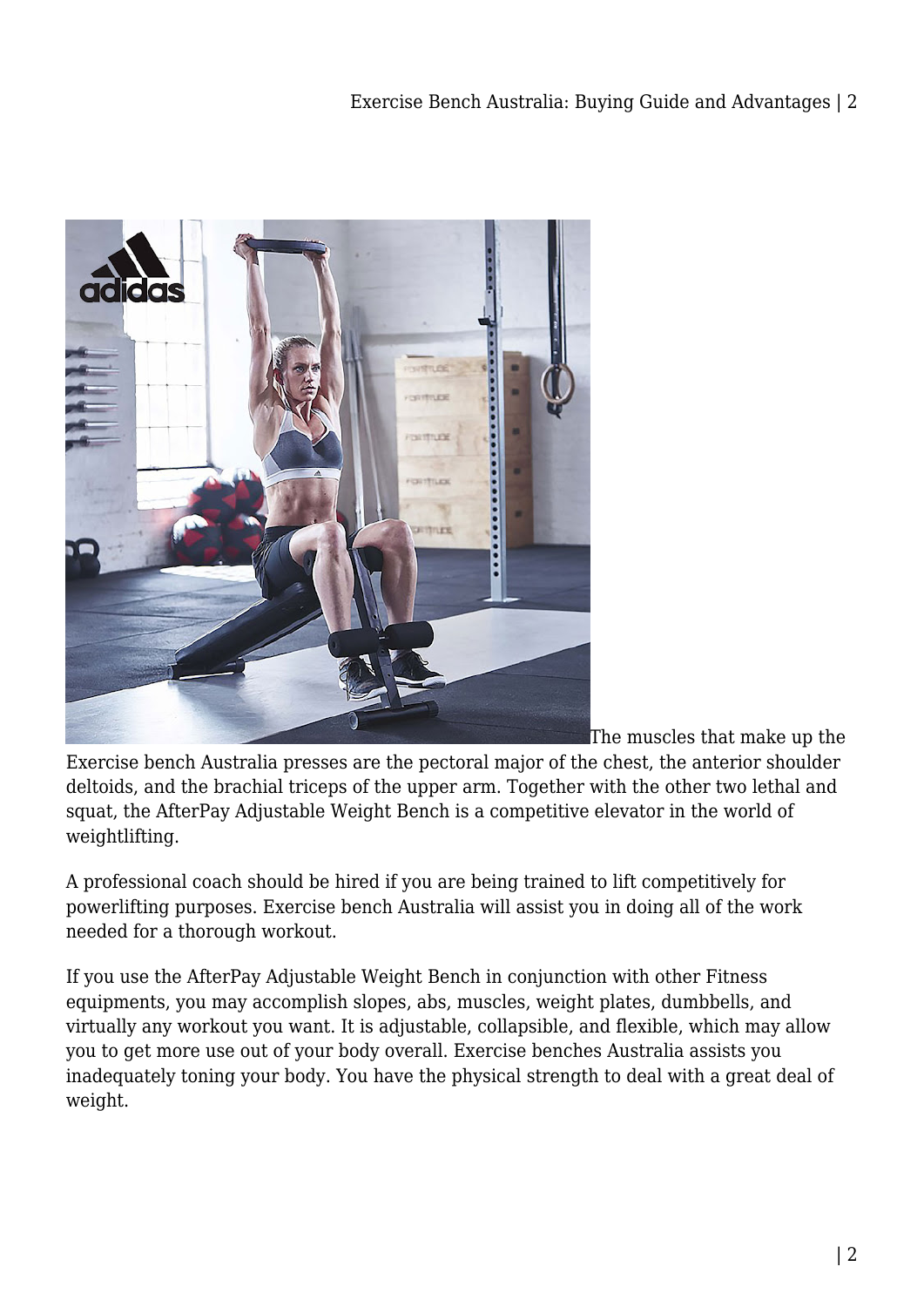## **Precautions:**

When using an **[Adjustable Weight Bench](https://fitnessequipments.com.au/exercise-benches/)**, you should avoid moving the bench forward if you have any shoulder problems. If you experience any discomfort when pushing the Exercise bench Australia, please reduce the weights and discontinue the exercise immediately. If you're pressing a large bench, you should only do this with a spotter. In addition, a chest rack with bars on each side of the chest is very beneficial to utilize.

#### **Increase your Physical Strength**



Exercise bench Australia is not the place to make the same error as others and say that you push better. Push strength is required for several activities, including weightlifting and the AfterPay Exercise Benches available.

Attempting to get about without one is not only dangerous, but it is also inefficient. Even raising a barbecue to a safe height is impossible without a significant amount of push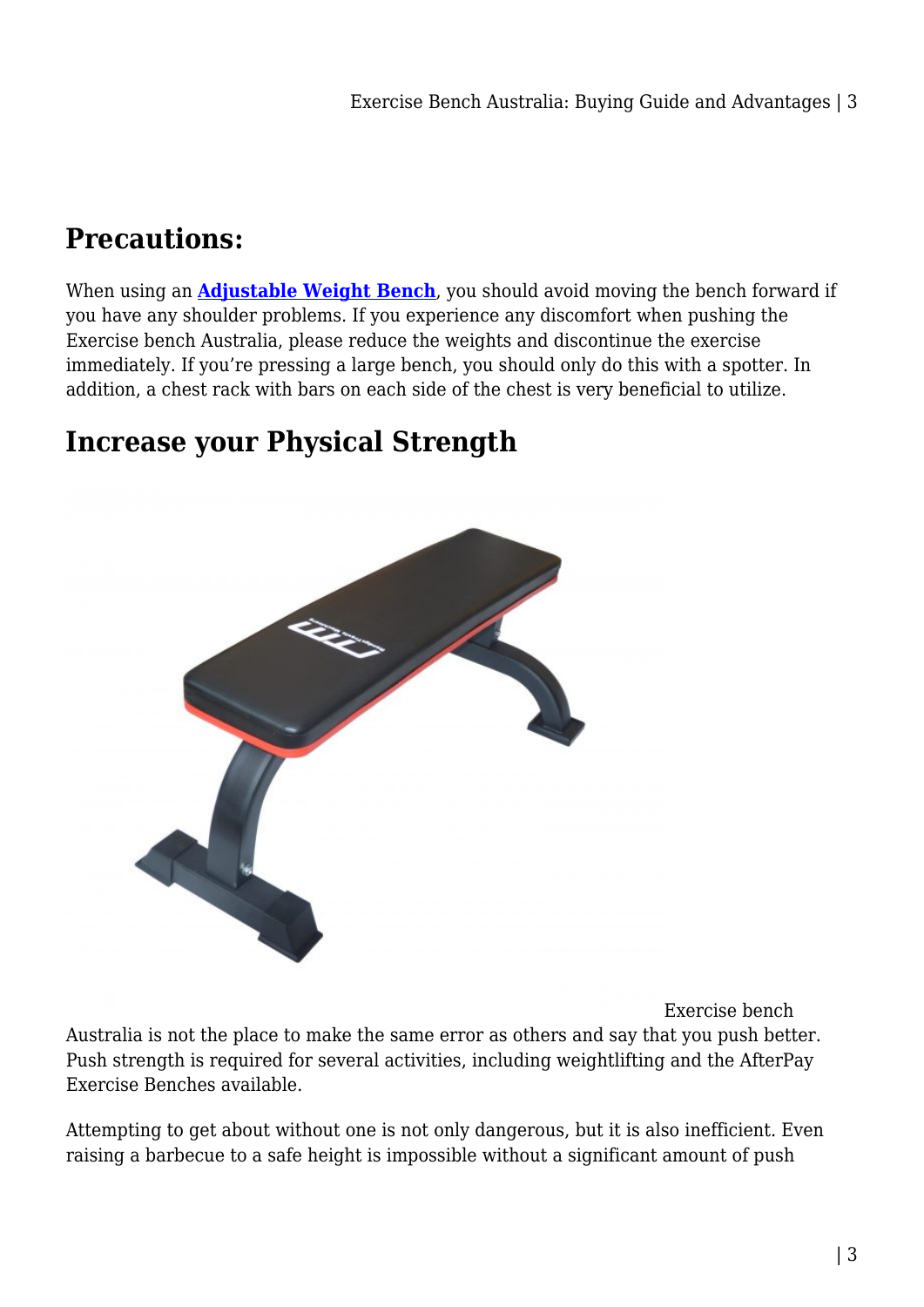power. **[Exercise bench Australia](https://fitnessequipments.com.au/aerobic-step-bench/)** and other Fitness equipments have a compound action that targets particular key areas of the upper body and has a wide range of use in various sports situations.

## **Effective Workout**

The E, like squats, focuses on a variety of muscular groups rather than just one. Working out your pectorals, biceps, triceps, deltoids, and even your rib muscles before the erector is a great way to prepare for this movie. There is nothing better than an AfterPay Home gym bench for your upper body training needs for upper body workout.

Exercise requires that the muscles operate at their speed to complete repetitions soon to provide you with a tough exercise. You may fold it and keep it with your pals in a big or small home, or even a hostel room if you have enough people. Exercise bench Australia is very comfortable to use and is simple to use. Exercise bench Australia is a great place to get complete exercise for the upper, lower, or tonal muscles of your body, abs, or any other area of your body you want.

## **Calories must be Burned!**

If you want to be thin, powerful, and strong, weightlifting is an absolute must. The use of overhead lifts results in considerable calorie expenditure. You involve a large number of different areas of your body at the same time. This is a demanding exercise that will have you feeling the effects in no time. It's a great convenience to have an Exercise bench Australia in the house.

#### **Enhances the Health of the Bones**

Not only are we looking fantastic, but we're also becoming more muscular. Including Exercise bench, Australia in your pressing weightlifting routine can help you maintain good bone health in the long run. It spreads well beyond the boundaries of your muscular tissue.

That's essential to you, I'm sure. Using the AfterPay Home gym bench, you will be able to exhaust yourself to the point of injury physically.